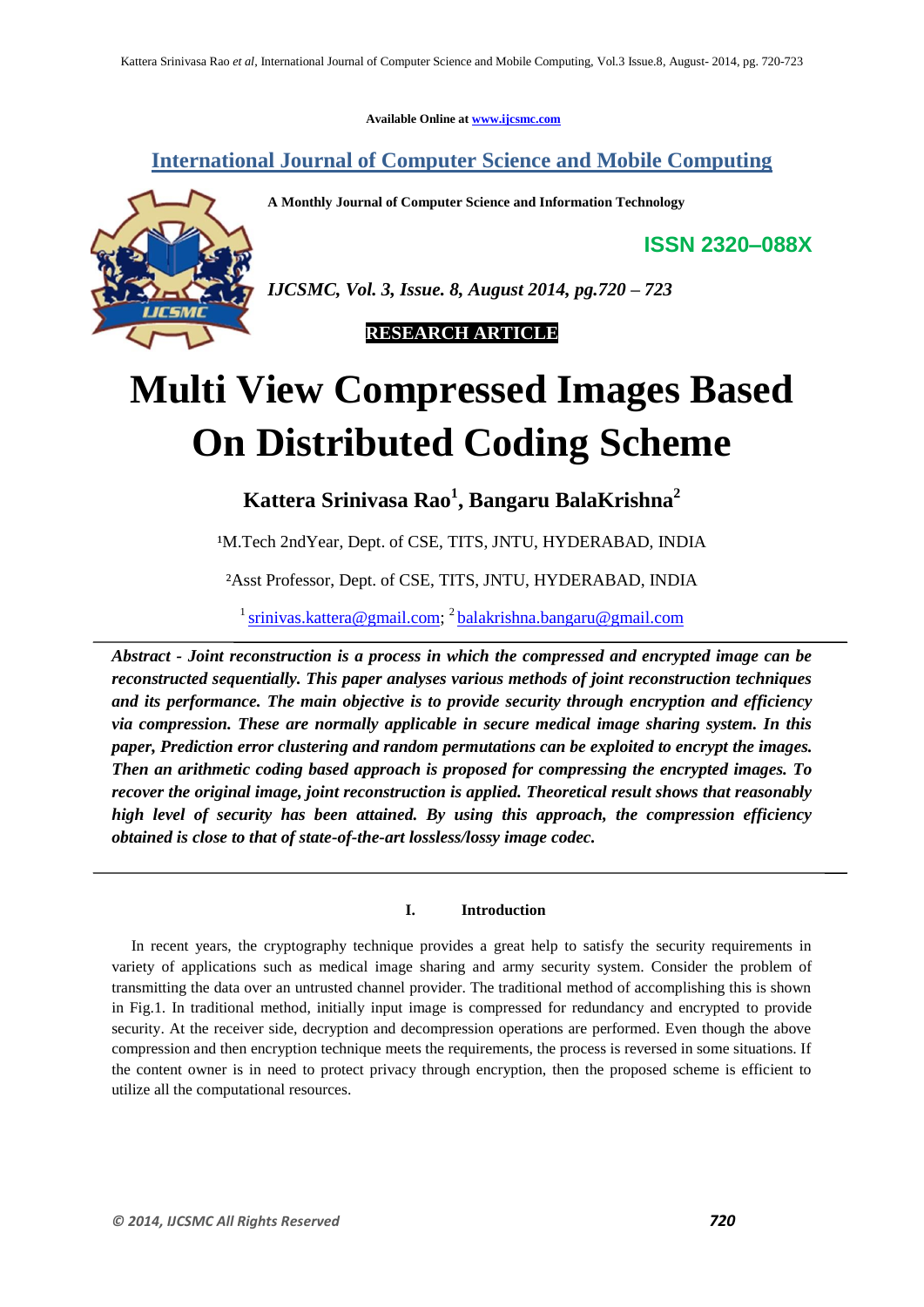

# **II. Image Encryption**

 Image encryption is a process of representing a particular image in hidden format for the purpose of providing security. It includes privacy or confidentiality, data integrity, authentication, authorization, validation, access control, certification, time stamping, witnessing, confirmation, ownership and revocation. Fig.2. shows the encrypted image. Image encryption is conducted for the purpose of providing security and ease of compressing the data. The proposed method uses prediction error clustering and random permutation technique



Figure 2: Image Encryption

#### **Stream cipher:**

It factors the larger encryption process into smaller one. It is constructed by mapping the source into Cipher text using key k. Here the variables used are hidden and hence it needs to estimate observed quantities.

#### **Compressed sensing:**

Plain text is encrypted into cipher text using key k. In compressed sensing, key is shared by transmitter and receiver. It is assumed that the posterior probabilityof the plain text is same as that of the priori probabilities of the cipher text.

#### **Pailler cryptosystem:**

Pailler cryptosystem depends on whether the number is an N-th residue modulo N2. This calculation is computationally hard. It is a homomorphismcryptosystem. Hence it allows us o do multiplications through addition.

## **Wyner-sense:**

In Wyner-Ziv encryption, the block length consists of a secret codebook, an encoder map and a decoder map. The set of Wyner-Ziv cryptosystem is said to have Wyner-sense perfect secrecy.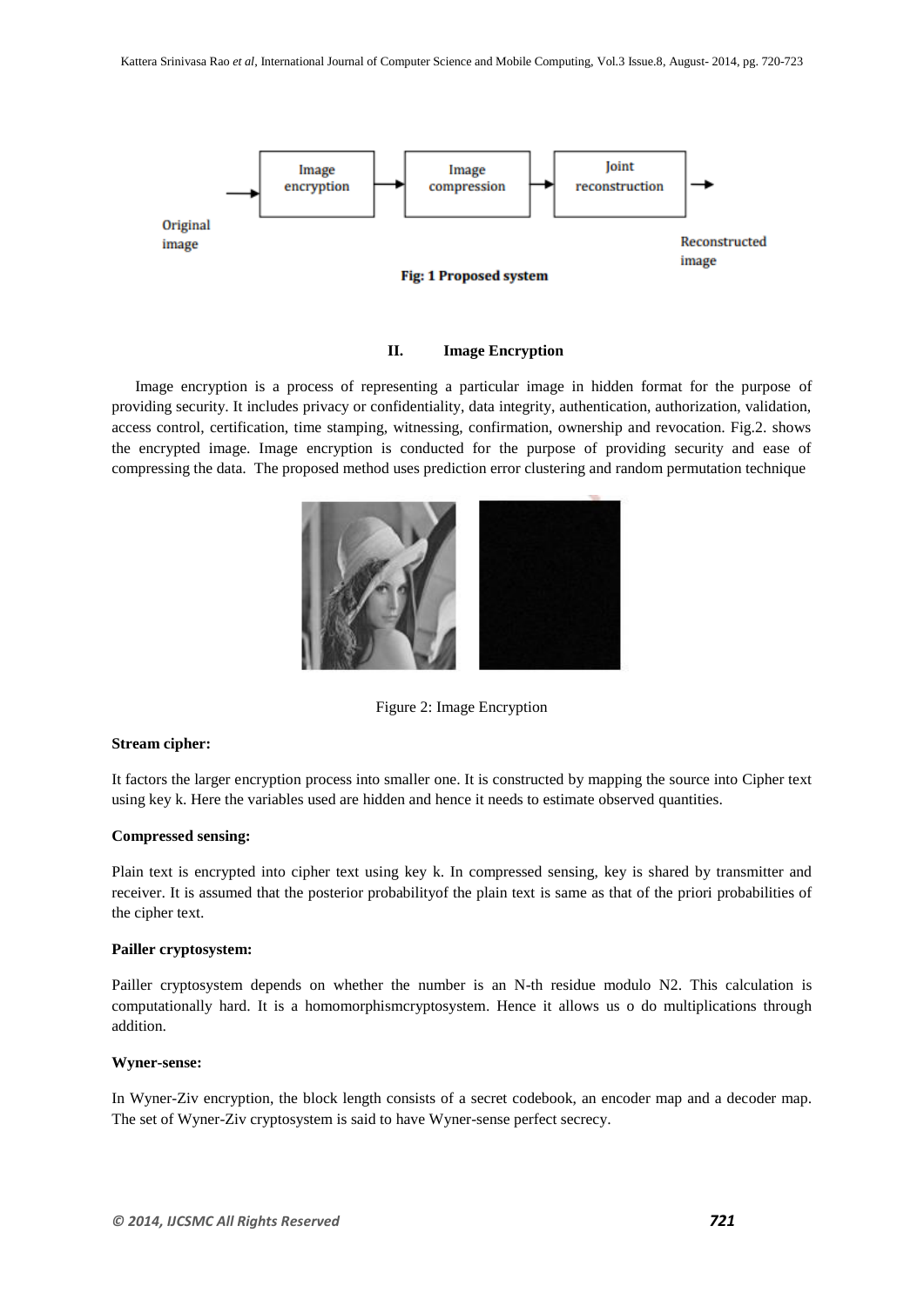#### **Prediction error clustering:**

Each predicted pixel is grouped based on the nearest closet. Then for each cluster, permutation is performed using key k. Mapping is used to reduce the range of pixels. This is an efficient encryption technique in terms of security.

#### **III. Image Compression**

 Compression is a process of reducing the number of bits required to represent the particular image. It provides efficiency during data transmission. Fig.3. shows the compressed image. It consists of three components, namely, De-Assembler, encoder, Assembler.



FIGURE 3: Image Compression

#### **Transform coding:**

Fourier transform such as discrete cosine transform or discrete wavelet transform is used for compressing the image. It includes quantization and permutation. This is a common method used in most of the application.

# **Chroma sub sampling:**

It average or drops some chrominance information from the image. By using this human eye perceives changes of brightness than colour.

#### **Reducing the colour space:**

Each pixel refers the index of colours from the colourpalette. The colour palette contains a header which refers specified colours. Pasteurizations can be avoided with the help of dithering

#### **Linear codes:**

Linear codes use an inference algorithm and factor graph. It is based on the calculation of posterior distribution. It achieves good performance in term of computational cost. It works by passing messages between graphs.

#### **Adaptive arithmetic coding:**

In adaptive arithmetic coding random permutation is applied. This random permutation will not change values of prediction error but it changes the location. It implies that the probability mass function of prediction error sequence needs to be preserved.